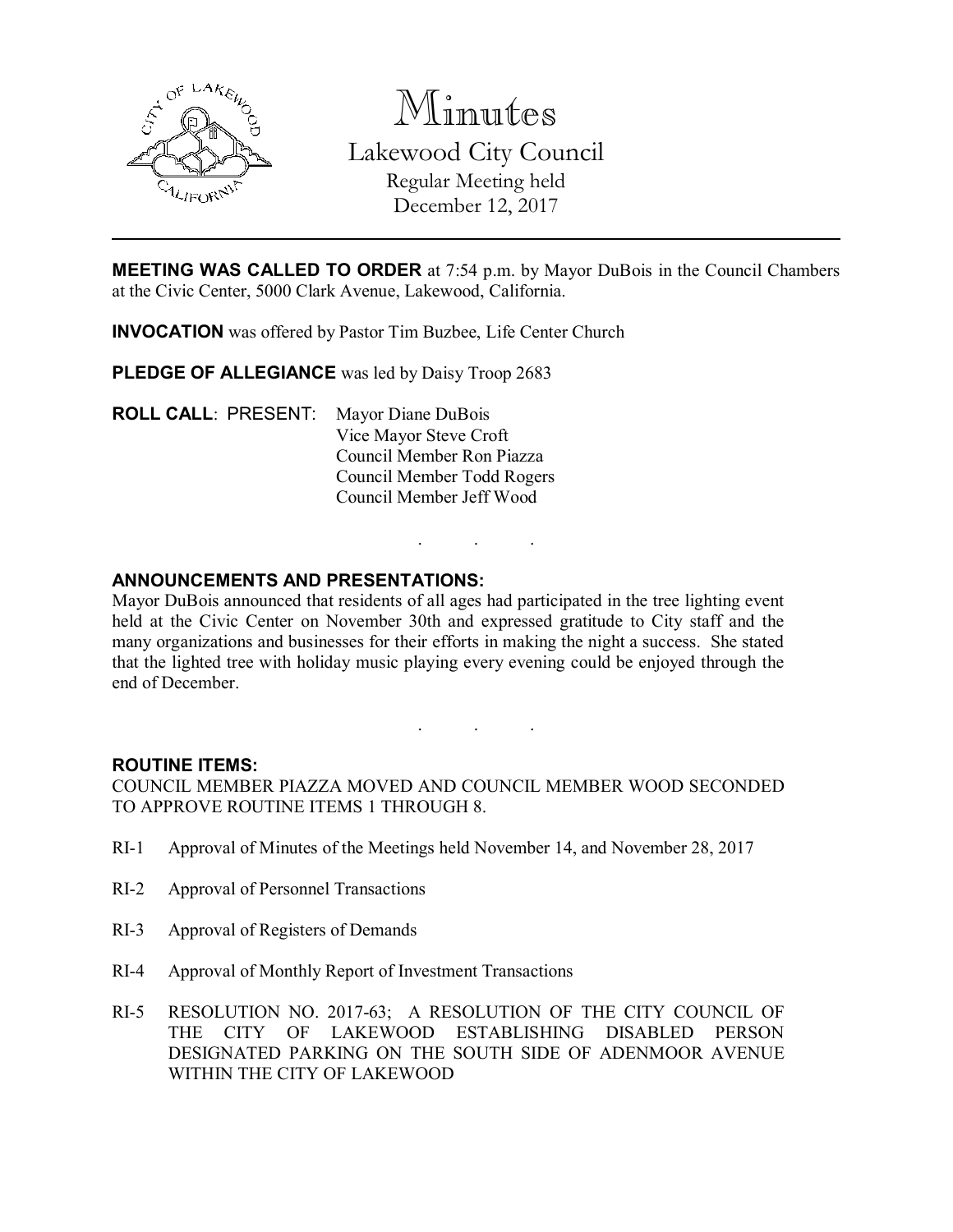City Council Minutes December 12, 2017 Page 2

#### ROUTINE ITEMS: - Continued

- RI-6 RESOLUTION NO. 2017-64; A RESOLUTION OF THE CITY COUNCIL OF THE CITY OF LAKEWOOD RESCINDING RESOLUTIONS ESTABLISHING PHYSICALLY HANDICAPPED PERSONS DESIGNATED PARKING SPACES WITHIN THE CITY OF LAKEWOOD
- RI-7 Approval of the Energy Action Plan
- RI-8 Acceptance of Notice of Completion for Public Works Project No. 2017-3, Asbestos Abatement of Burns Community Center, Harbor Environmental Group, Inc.

UPON ROLL CALL VOTE, THE MOTION WAS APPROVED:

AYES: COUNCIL MEMBERS: Wood, Piazza, Croft, Rogers and DuBois NAYS: COUNCIL MEMBERS: None

# 3.1 • REVIEW OF COMPREHENSIVE ANNUAL FINANCIAL REPORT (CAFR) FOR YEAR ENDED JUNE 30, 2017, AND FORMATION OF AN AUDIT **COMMITTEE**

. . .

Administrative Services Director Diane Perkin presented a report based on the memo in the agenda and stated the Comprehensive Annual Financial Report (CAFR) was a set of financial statements which complied with the Generally Accepted Accounting Principles promulgated by the Governmental Accounting Standards Board (GASB). The City of Lakewood's CAFR was compiled by the Administrative Services Department staff and audited by the independent public accounting firm Pun Group LLP, Certified Public Accountants. She reported that the City remained in sound fiscal condition and was well situated to address the challenges of the past recession and the slow recovery in an efficient and effective way. She concluded by stating that staff was recommending the formation of an audit committee to maintain the strong foundation of fiscal accountability and governance and whose primary purpose was to provide oversight of the financial reporting process, the audit process, the system of internal controls and compliance with laws and regulations.

Ken Pun, managing partner of the Pun Group, displayed slides and made a presentation highlighting the elements of the annual financial report which included scope of work; audit responsibilities; approach to the audit; overview of financial statements; financial indicators and key pension information; audit results and new GASB pronouncements.

Vice Mayor Croft stated that the numbers sometimes appeared misleading because of the timing of expenditures and receipt of funding. He indicated that it was a good sign that the City Council continued to be conservative in its financial management.

Council Member Rogers concurred with the encouraging statements and expressed gratitude to Mr. Pun for the comprehensive report noting the reasoning for such audits demonstrated the efforts toward transparency and determining any necessary actions for the future.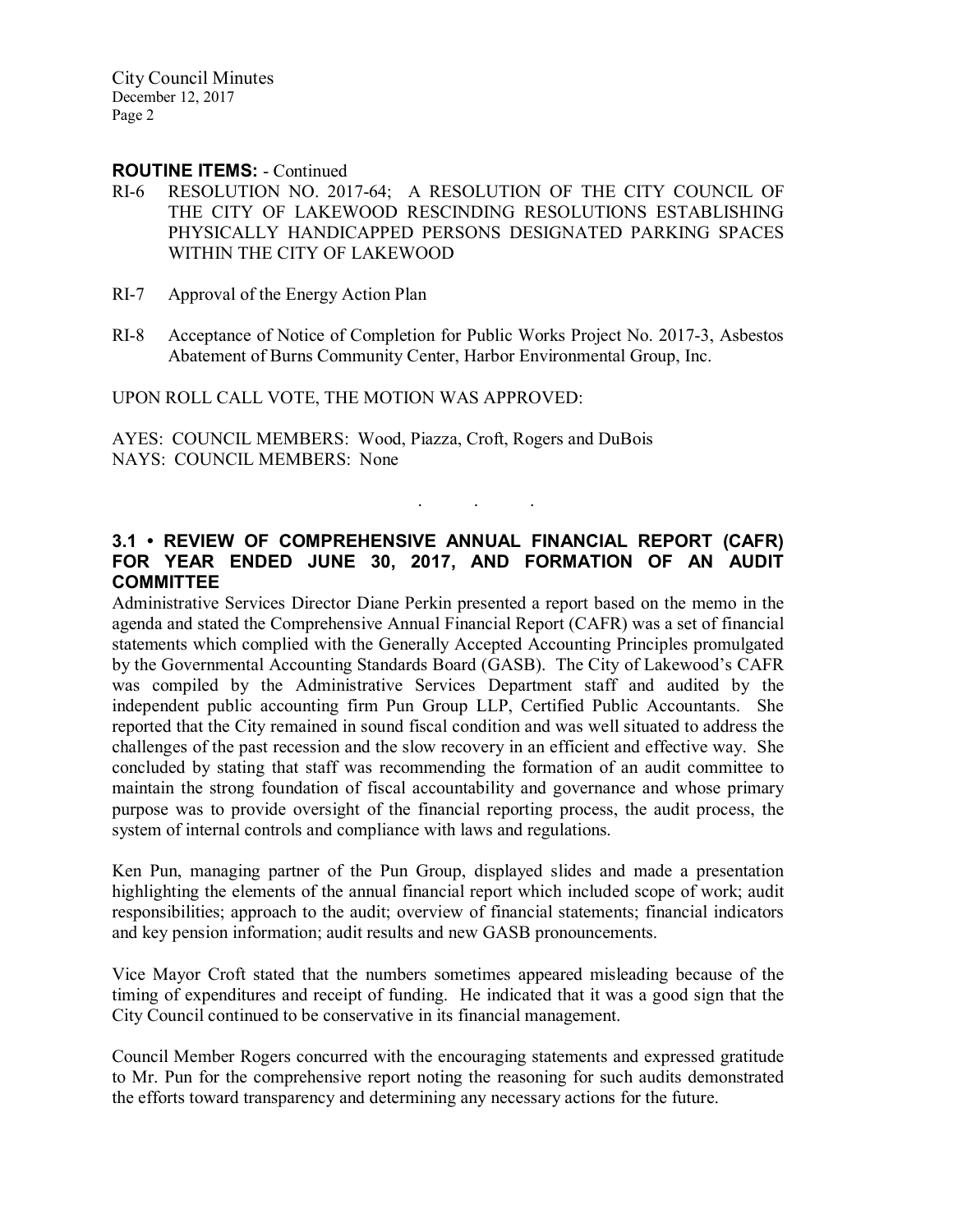### 3.1 • REVIEW OF CAFR FOR YEAR ENDED JUNE 30, 2017, AND FORMATION OF AN AUDIT COMMITTEE - Continued

COUNCIL MEMBER PIAZZA MOVED AND COUNCIL MEMBER ROGERS SECONDED TO RECEIVE AND FILE THE CITY OF LAKEWOOD COMPREHENSIVE ANNUAL FINANCIAL REPORT YEAR ENDED JUNE 30, 2017. UPON ROLL CALL VOTE THE MOTION WAS APPROVED:

AYES: COUNCIL MEMBERS: Wood, Piazza, Croft, Rogers and DuBois NAYS: COUNCIL MEMBERS: None

Mayor DuBois stated that she would defer any recommendations for appointment to the audit committee until the next meeting.

In response to Council Member Wood's request for guidelines on the committee, City Manager Thaddeus McCormack explained that along with interfacing with the auditors throughout the audit process, the committee would also look at fiscal matters that arose throughout the year.

Ms. Perkin stated that the primary purpose of an audit committee was to provide oversight of the financial reporting process, the audit process, the system of internal controls and compliance with laws and regulations. She added that staff would be providing a description of some of the responsibilities along with some guidance on discussion topics.

COUNCIL MEMBER ROGERS MOVED AND COUNCIL MEMBER PIAZZA SECONDED TO CONCUR WITH STAFF'S RECOMMENDATION TO ESTABLISH AN AUDIT COMMITTEE. UPON ROLL CALL VOTE, THE MOTION WAS APPROVED:

AYES: COUNCIL MEMBERS: Wood, Piazza, Croft, Rogers and DuBois NAYS: COUNCIL MEMBERS: None

Vice Mayor Croft, noting her impending retirement, congratulated Ms. Perkin on her final CAFR presentation and expressed gratitude for her years of service and for providing outstanding financial management to the City.

Ms. Perkin stated that it had been a pleasure and an honor to work for the City.

Council Member Wood observed that apart from the financial role associated with her position, Ms. Perkin also served as the City's risk manager whose focus was to protect the organization against liabilities.

. . .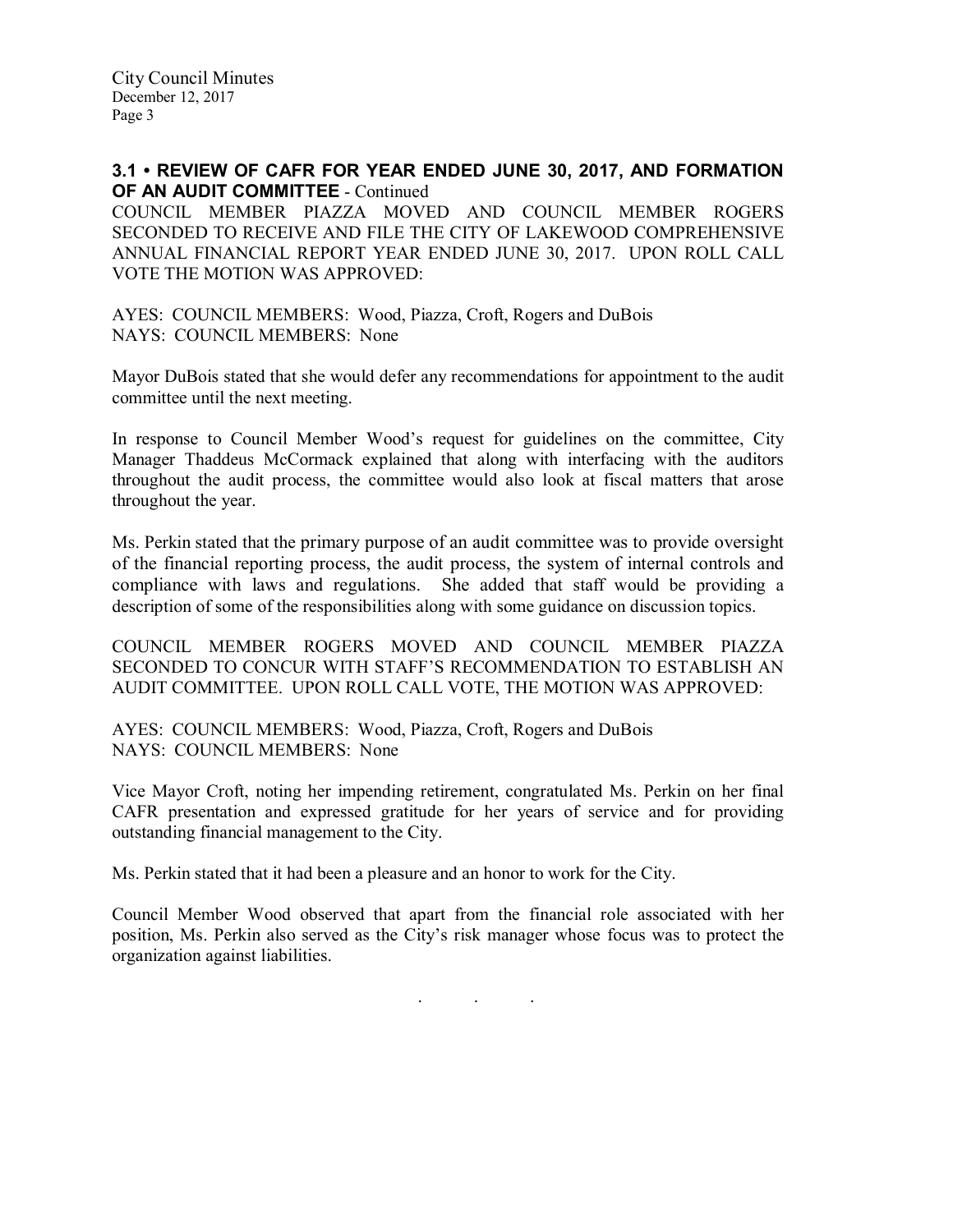## 3.2 • UPDATE ON IMPROVEMENTS TO THE EXISTING BURNS COMMUNITY **CENTER**

Lisa Rapp, Director of Public Works, displayed slides and made a presentation based on the memo in the agenda. She reported that De La Riva Construction had begun work on the Burns Community Center project last September and that the scope of work included extensive improvements to the first floor; construction of a new elevator and shaft; stucco exterior of the second floor; renovation of the first floor bathrooms; ADA improvements and hardscape repairs; and replacement of the HVAC system. In awarding the contract, staff recommended and Council authorized the Director of Public Works to approve a cumulative total of change orders, as necessary not to exceed \$185,000. This contingency was only seven percent of the construction contract amount and was actually insufficient, considering that the project was a remodel of an old building with the potential for unforeseen conditions. The contingency for change orders probably should have been in the range of twelve to fifteen percent. She explained that construction had uncovered such conditions as water damage on the second floor exterior; the age of the fire alarm system wiring and equipment; and ADA sidewalk improvements. She identified other changes in the process which included interior restoration affected by additional abatement work; irrigation sleeves for tree wells in the plaza; partial electrical infrastructure restoration; waterproofing of second floor bathroom floors; and restoration of irrigation and landscaping. She stated that staff would work with the consultants and the contractor to finalize changes and costs; known change orders would be issued; the contract deadline would be extended to July and would likely be extended for additional change orders; and that every effort would be made to keep extra costs as low as possible. She concluded by stating it was staff's recommendation that the City Council authorize staff to approve change orders in an amount not to exceed \$395,000 to Public Works Contract 16-01R and appropriate \$210,000 from the General Fund assigned fund balance - Capital Replacement and Repair.

Council Member Rogers thanked staff for the report and for providing a tour of the facility which was beneficial to see firsthand. He stated that the City Council took pride in being good stewards of the City's finances but noted that there was a need to be more realistic in terms of identifying the potential costs for any unforeseen issues associated with such projects. He noted that despite the difficulties resulting from the project, when all was said and done, the City would have a building that would last another fifty years.

Responding to Vice Mayor Croft's questions regarding whether the waterproofing on the second floor had been performed according to code at the time the building was built, Ms. Rapp stated that it appeared so but that not much could be done at this point since any statute of limitations would have run out. Ms. Rapp also confirmed for Vice Mayor Croft that the inspector from Willdan had been documenting the progress of the project with a collection of photographs and expressed confidence in the quality of work being done as a result of the inspector's exacting standards.

Council Member Piazza noted that the Burns Community Center building provided crucial services to the community and that revenue was derived from use of the building.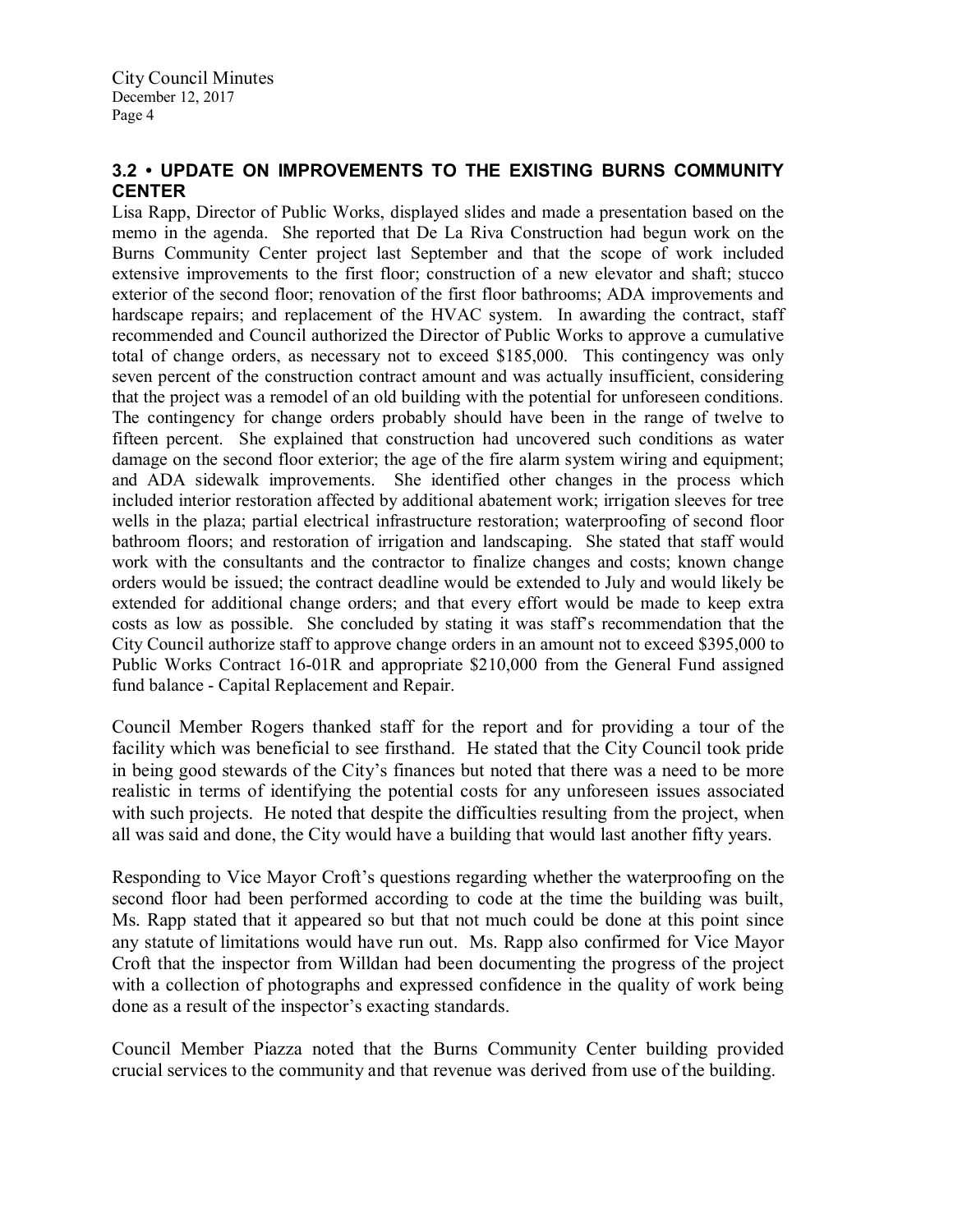## 3.2 • UPDATE ON IMPROVEMENTS TO THE EXISTING BURNS COMMUNITY CENTER - Continued

Council Member Wood inquired whether programming at Burns would be impacted by the contingencies and delays. Ms. Rapp stated that with the temporary relocation of the Meals on Wheels program to the Mayfair Park snack bar, their operations would continue as necessary. She added that the day care facility and Nifty After Fifty programs had continued in full operation but that the coordination of the elevator construction would be crucial to avoid impacts to the organizations.

In response to an inquiry from Mayor DuBois, Ms. Rapp explained that the timing of the bidding process seemed to influence the resulting bids from the contractors as during that time period, construction costs had escalated due to increases in the number of available projects.

COUNCIL MEMBER ROGERS MOVED AND VICE MAYOR CROFT SECONDED TO AUTHORIZE STAFF TO APPROVE CONTRACT CHANGE ORDERS IN THE AMOUNTS NOT TO EXCEED \$395,000 AND APPROPRIATE \$210,000 FROM THE GENERAL FUND ASSIGNED FUND BALANCE - CAPITAL REPLACEMENT AND REPAIR. UPON ROLL CALL VOTE, THE MOTION WAS APPROVED:

AYES: COUNCIL MEMBERS: Wood, Piazza, Croft, Rogers and DuBois NAYS: COUNCIL MEMBERS: None

## 3.3 • APPROVAL OF PROFESSIONAL SERVICES AGREEMENT WITH AQUATIC DESIGNS, INC. – POOL EVALUATION AND EQUIPMENT REPLACEMENT **DESIGN**

. . .

The Public Works Director made a presentation based on the memo in the agenda reporting that the City owned and operated two public swimming pools at Mayfair and Bolivar parks. Both pools were built in the 1950s and each of the pools had extensive mechanical and disinfection systems to meet Los Angeles County Health Department requirements for public pools. At McCormick Pool, replacement of the sand filters was necessary due to cracks and leaking. A new control unit for the variable speed pump motor was also required to enable the motor to operate with more energy efficiency. At Mayfair pool, it was recommended that the existing vertical pump and motor be replaced with a horizontal configuration variable speed drive for energy efficiency and reliability. In addition, a bid alternative would be prepared to allow for a matching backup pump system which would allow the pool to remain in service should the main pump fail. There was sufficient time to design, bid and replace this equipment before the start of the new pool season in May and June but only if work began immediately on the design. Also included in this professional services agreement was a full evaluation of all the components of McCormick Pool to be detailed in a report of future needs with a cost estimate. This report would be included with the planned Facilities Condition Assessment that would help the City decide on future Capital Improvement priorities.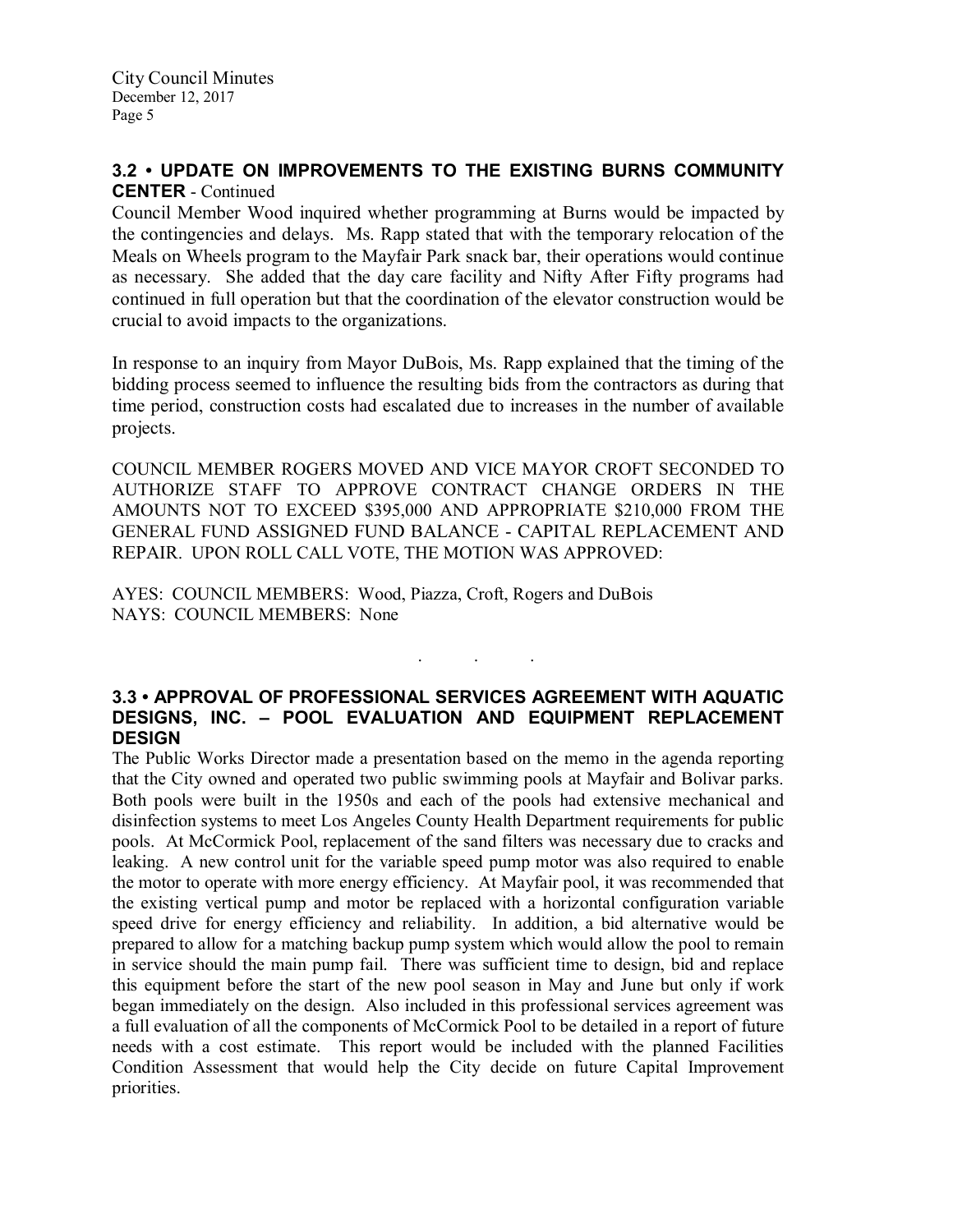## 3.3 • APPROVAL OF PROFESSIONAL SERVICES AGREEMENT WITH AQUATIC DESIGNS, INC. – POOL EVALUATION AND EQUIPMENT REPLACEMENT DESIGN - Continued

Having completed several previous projects on both Mayfair and McCormick pools, Aquatic Design Group specialized in pool design and their mechanical systems and staff believed they were fully qualified to design the necessary systems and provide consultant services during the construction phase. She stated that staff recommended that the City Council approve a professional services agreement with Aquatic Design Group for swimming pool design services for the McCormick and Mayfair Pool Equipment Upgrade project in an amount not to exceed \$34,500, and authorize the Mayor and City Clerk to sign the agreement in a form approved by the City Attorney and appropriate \$34,500 from the General Fund to fund the full scope of work of the contract.

Ms. Rapp confirmed for Council Member Wood the consultant's evaluation and design work at McCormick pool would be performed during construction of the water capture project at Bolivar Park.

Responding to Council Member Piazza's question pertaining to the potential needs identified by the study, Mr. McCormack stated that during the upcoming budget process, an analysis of other cities' charges related to pool use could be evaluated among other potential fees.

VICE MAYOR CROFT MOVED AND COUNCIL MEMBER WOOD SECONDED TO ADOPT STAFF'S RECOMMENDATIONS. UPON ROLL CALL VOTE, THE MOTION WAS APPROVED:

AYES: COUNCIL MEMBERS: Wood, Piazza, Croft, Rogers and DuBois NAYS: COUNCIL MEMBERS: None

# 3.4 • PROFESSIONAL SERVICES AGREEMENT WITH MACRO AUTOMATICS CORPORATION FOR SCADA SYSTEM UPGRADES

. . .

The City Manager noted a change to the agenda report relating to an adjustment to the contingency for the project to twelve percent bringing the project total to \$98,336.

Jason Wen, Director of Water Resources, made a presentation based on the memo in the agenda and explained that the City's Supervisory Control And Data Acquisition (SCADA) system allowed water operation staff to monitor and control the water supply system. Continuous upgrades and improvements were needed in the form of computer programming and system modifications to adapt to changing operational needs, ensure continued reliability, and provide additional functionality to the water system operations. Last June, the City Council had approved a contract with Macro Automatics Corporation for \$67,200 for SCADA upgrade. Following approval, staff learned of available assistance from Southern California Edison (SCE) to provide both technical and potential financing incentives for the SCADA system upgrades.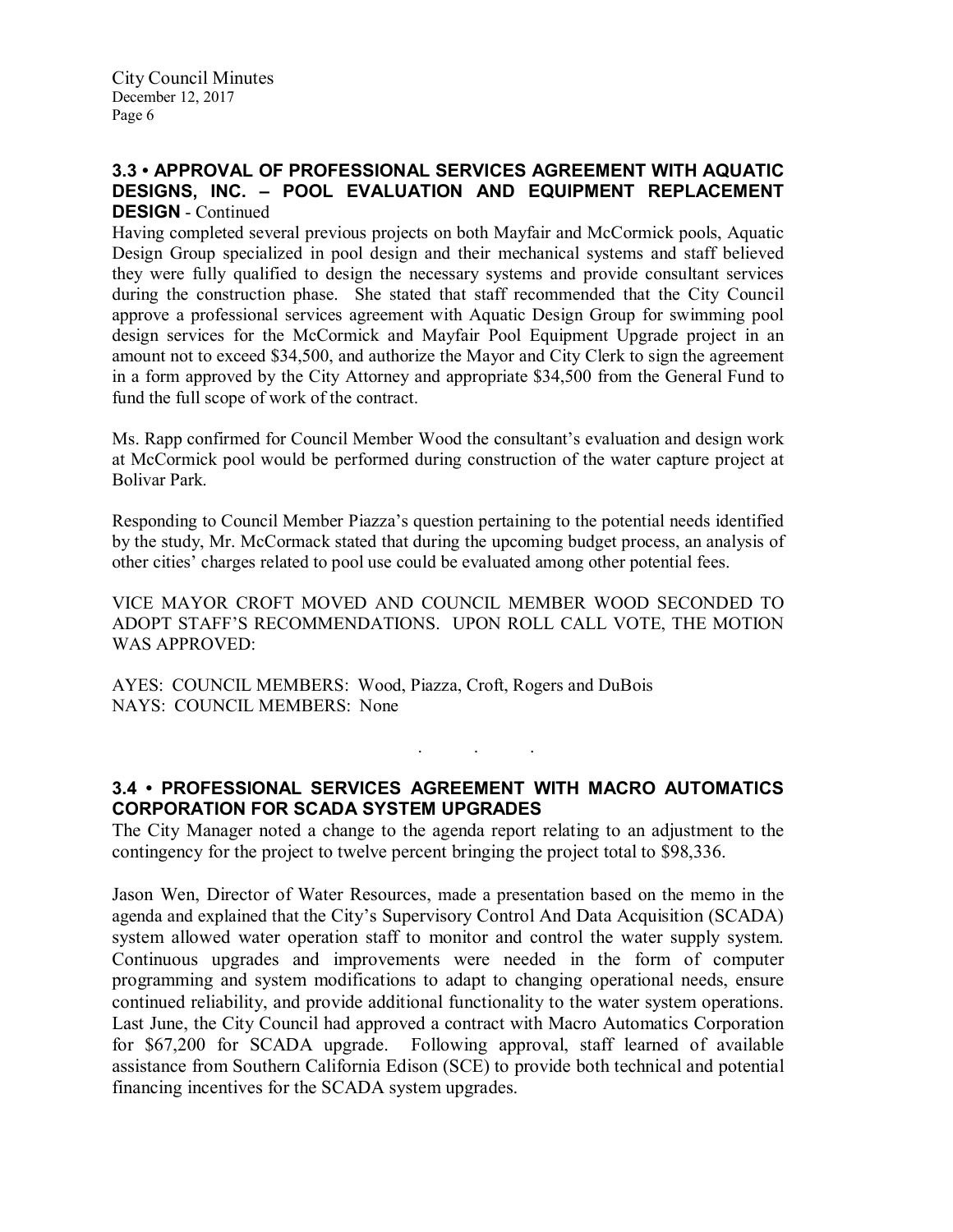## 3.4 • PROFESSIONAL SERVICES AGREEMENT WITH MACRO AUTOMATICS CORPORATION FOR SCADA SYSTEM UPGRADES - Continued

He stated that in July, the City Council rescinded the professional services agreement with Macro Automatics Corporation pending a revised budget that would incorporate SCE recommended electrical-saving enhancements. In November, SCE finished their evaluation and delivered an Energy Efficiency Project Feasibility Study. Based on the evaluation, enhancements including both hardware and software had been made to the City's initial SCADA system upgrades by increasing the budget to improve efficiency in energy saving operations. These upgrades to pumping facilities, electrical control sensors, and communication system would enhance the City's ability to participate in future SCE energy savings incentives. He concluded by stating that staff recommended awarding a sole source purchase order to Macro Automatics for \$98,336 to perform project management, sub-consultant oversight, and hardware/material purchases.

Mr. Wen responded to Vice Mayor Croft's questions pertaining to the pump optimizations and electrical upgrades by explaining that the inclusion of more sensors and booster pumps enabled the City's eligibility for the higher incentive program. He further stated that because calculations were based on actual electricity savings, the timeframe for payback of the additional \$31,000 was difficult to predict. Mr. Wen also explained that the Fathom upgrades were not directly compatible in this regard as this related to the supply system rather than the distribution system.

COUNCIL MEMBER ROGERS MOVED AND VICE MAYOR CROFT SECONDED TO APPROVE THE PROFESSIONAL SERVICES AGREEMENT WITH MACRO AUTOMATICS IN AN AMOUNT NOT TO EXCEED \$98,336 FOR SCADA SYSTEM UPGRADES. UPON ROLL CALL VOTE, THE MOTION WAS APPROVED:

AYES: COUNCIL MEMBERS: Wood, Piazza, Croft, Rogers and DuBois NAYS: COUNCIL MEMBERS: None

## SUCCESSOR AGENCY ACTIONS

1. Approval of Registers of Demands COUNCIL MEMBER ROGERS MOVED AND COUNCIL MEMBER WOOD SECONDED TO APPROVE THE REGISTERS OF DEMANDS. UPON ROLL CALL VOTE, THE MOTION WAS APPROVED:

. . .

AYES: COUNCIL MEMBERS: Wood, Piazza, Croft, Rogers and DuBois NAYS: COUNCIL MEMBERS: None

 $\mathbf{r}$  .  $\mathbf{r}$  ,  $\mathbf{r}$  ,  $\mathbf{r}$  ,  $\mathbf{r}$  ,  $\mathbf{r}$  ,  $\mathbf{r}$